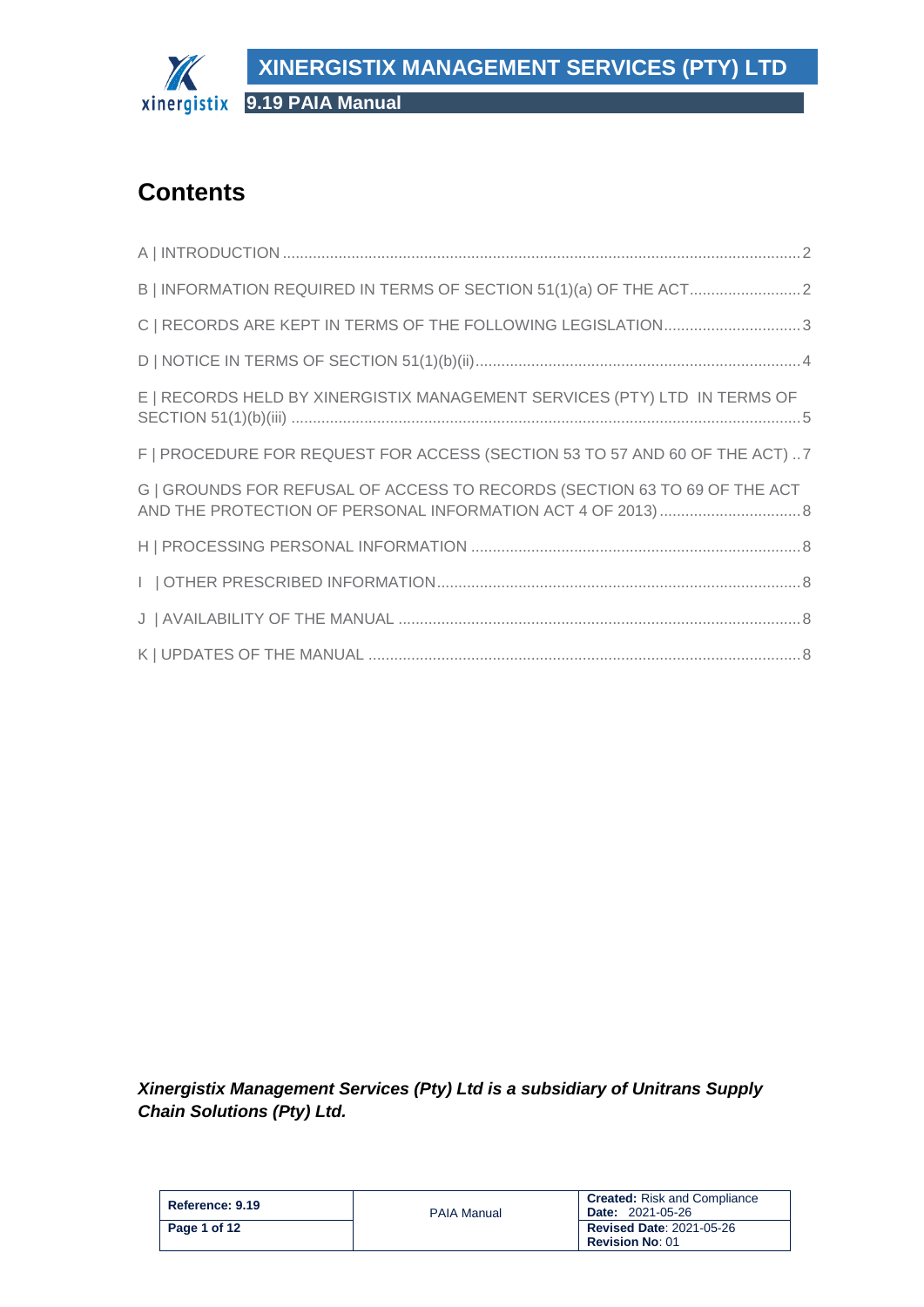**9.19 PAIA Manual**

### **Xinergistix Management Services (Pty) Ltd**

Registration number 1999/007599/07

#### **PAIA MANUAL**

Manual prepared in terms of Section 51 of the Promotion of Access to Information Act 2 of 2000, (the "Act") for Xinergistix Management Services (Pty) Ltd.

# <span id="page-1-0"></span>**A | INTRODUCTION**

The Act, together with other relevant legislation, provides for the right of access to information held by public and private bodies when such information is requested for the exercise or protection of any rights.

This manual is to assist any potential requesters with the procedural and other requirements which a request for information must meet as prescribed by the Act. Its purpose is to help requesters access Xinergistix Management Services (Pty) Ltd information and any other information that Xinergistix Management Services (Pty) Ltd maintains. The Act requires Xinergistix Management Services (Pty) Ltd to make information available to requesters so that requesters:

- Know what types of information Xinergistix Management Services (Pty) Ltd maintains; and
- Can request access to information that falls within the ambit of the Act and which is not information that falls in the class of "mandatory protected privacy rights".

### **Overview of Xinergistix Management Services (Pty) Ltd**

Xinergistix Management Services (Pty) Ltd is a private company with its registered address at 111 Kruis Road, Brackenfell, Cape Town, 7560.

| 1999/007599/07                                            | Xinergistix Management Services (Pty) Ltd, Registration number                                                                            |
|-----------------------------------------------------------|-------------------------------------------------------------------------------------------------------------------------------------------|
| <b>Physical address</b>                                   | 111 Kruis Road, Brackenfell<br>Cape Town, 7560                                                                                            |
| <b>Postal address</b>                                     | 111 Kruis Road, Brackenfell<br>Cape Town, 7560                                                                                            |
| <b>Telephone number</b>                                   | +27 21 981 2100                                                                                                                           |
| <b>Fax number</b>                                         | <b>None</b>                                                                                                                               |
| <b>Chief executive officer</b><br>and Information Officer | <b>Terry Bantock</b><br>CEO: Unitrans Supply Chain Solutions (Pty) Ltd<br>Block W, Greenford Office Park, Punters Way,<br>Kenilworth 7700 |

# <span id="page-1-1"></span>**B | INFORMATION REQUIRED IN TERMS OF SECTION 51(1)(a) OF THE ACT**

| Reference: 9.19 | <b>PAIA Manual</b> | <b>Created:</b> Risk and Compliance<br><b>Date: 2021-05-26</b> |
|-----------------|--------------------|----------------------------------------------------------------|
| Page 2 of 12    |                    | <b>Revised Date: 2021-05-26</b><br><b>Revision No: 01</b>      |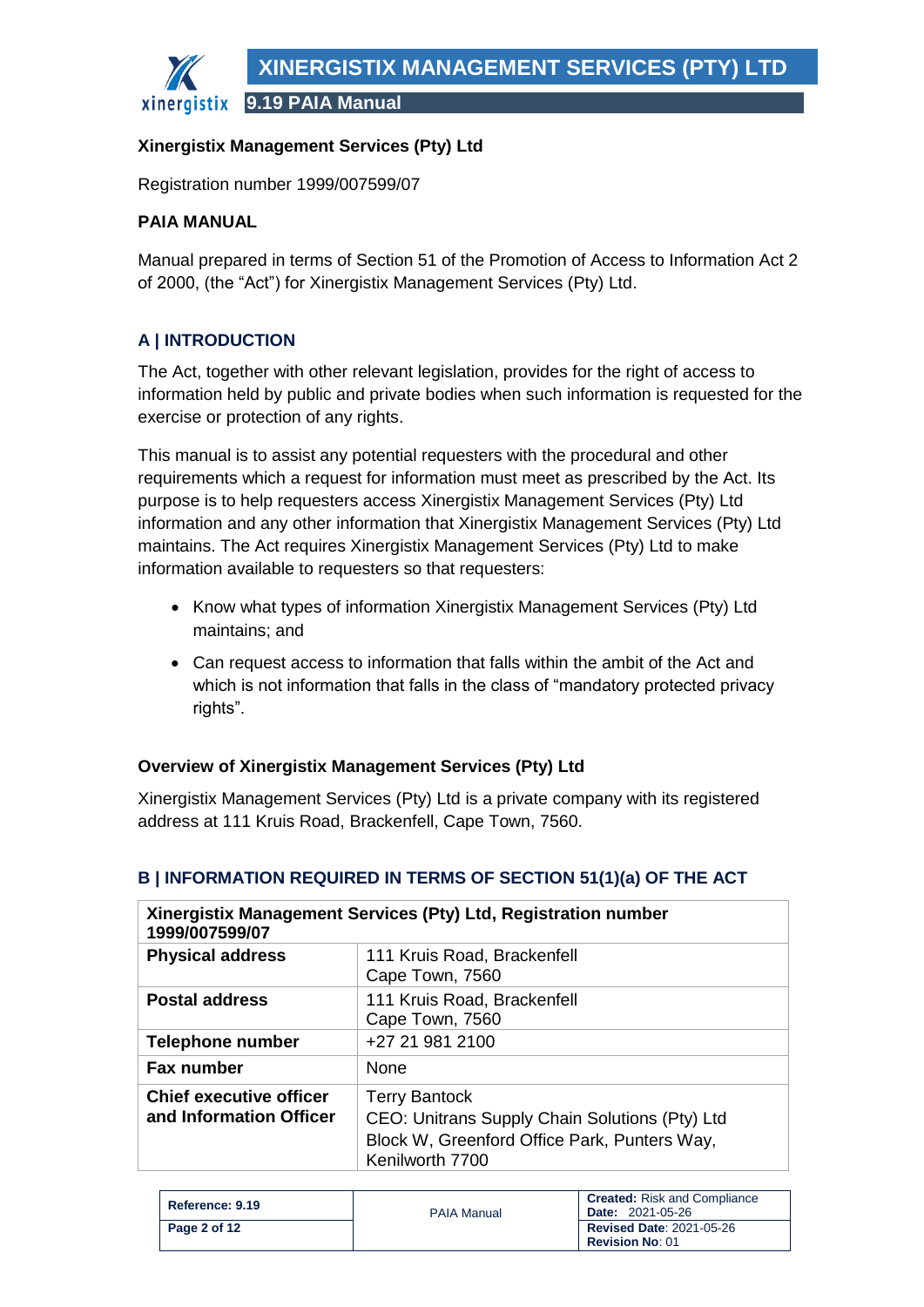

**9.19 PAIA Manual**

|                                      | PO Box 36361, Glosderry 7702<br>Tel: +27 217620061<br>Email: paia@unitrans.co.za                                                                                                                                          |
|--------------------------------------|---------------------------------------------------------------------------------------------------------------------------------------------------------------------------------------------------------------------------|
| <b>Deputy Information</b><br>officer | Chris van Zyl<br>CFO: Unitrans Supply Chain Solutions (Pty) Ltd<br>Block W, Greenford Office Park, Punters Way,<br>Kenilworth 7700<br>PO Box 36361, Glosderry, 7702<br>Tel: +27 21 762 0061<br>Email: paia@unitrans.co.za |

### **Section 10 guide**

The Act requires the Information Regulator to compile a guide to be available in each official language, to assist individuals in understanding how to exercise their rights contained in the Act. The current guide compiled by the South African Human Rights Commission is available at the Human Rights Commission's website.

In terms of the Section 110 of the Protection of Personal Information Act 4 of 2013 the functions of the Human Rights Commission have transferred to the Information Regulator. Their contact details are as follows:

- The Information Regulator (South Africa)
- P.O. Box 3153, Braamfontein, Johannesburg, 2017
- Physical address: JD House,
- 27 Stiemens Street, Braamfontein, Johannesburg, 2001
- Tel: +27 10 023 5200
- Email: inforeg@justice.gov.za

# <span id="page-2-0"></span>**C | RECORDS ARE KEPT IN TERMS OF THE FOLLOWING LEGISLATION**

- Basic Conditions of Employment Act 75 of 1997
- Broad-Based Black Economic Empowerment Act 53 of 2003
- Companies Act 61 of 1973
- Companies Act 71 of 2008
- Compensation for Occupational Injuries and Diseases Act 130 of 1993
- Competition Act 89 of 1998
- Consumer Protection Act 68 of 2008
- Copyright Act 98 of 1978

| Reference: 9.19 | <b>PAIA Manual</b> | <b>Created:</b> Risk and Compliance<br><b>Date: 2021-05-26</b> |
|-----------------|--------------------|----------------------------------------------------------------|
| Page 3 of 12    |                    | <b>Revised Date: 2021-05-26</b><br><b>Revision No: 01</b>      |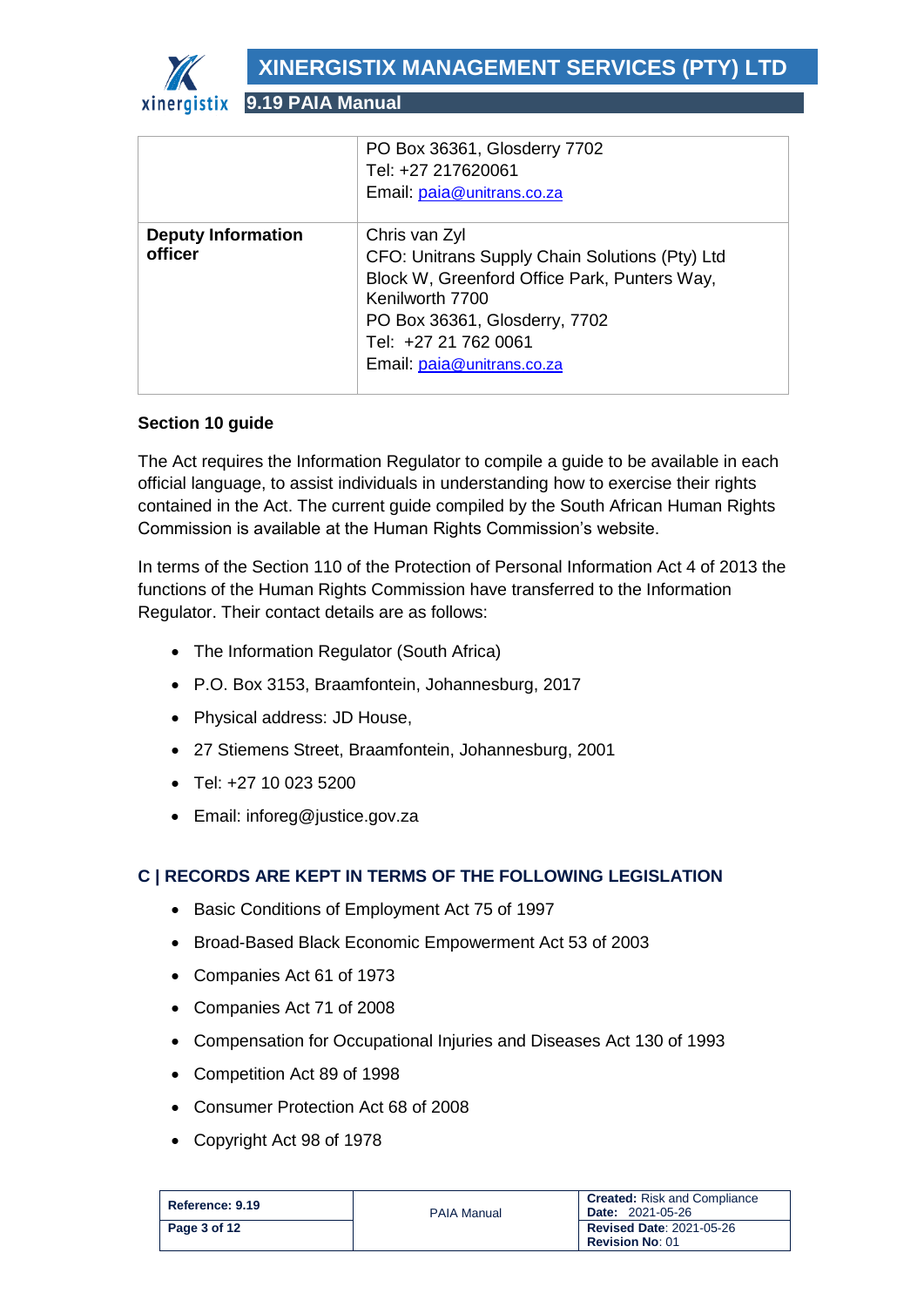# **XINERGISTIX MANAGEMENT SERVICES (PTY) LTD**

**9.19 PAIA Manual**

- Customs and Excise Act 91 of 1964
- Electronic Communications Act 36 of 2005
- Electronic Communications and Transactions Act 25 of 2002
- Employment Equity Act 55 of 1998
- Financial Intelligence Centre Act 38 of 2001
- Income Tax Act 58 of 1962
- Intellectual Property Laws Amendment Act 28 of 2013
- JSE listings requirements
- Labour Relations Act 66 of 1995
- National Credit Act 34 of 2005
- Occupational Health and Safety Act 85 of 1993
- Prescription Act 18 of 1943
- Prevention of Organised Crime Act 121 of 1998
- Promotion of Access to Information Act 2 of 2000
- Promotion of Equality and Prevention of Unfair Discrimination Act 4 of 2000
- Protected Disclosures Act 26 of 2000
- Protection of Personal Information Act 4 of 2013
- Regulation of Interception of Communications and Provision of Communicationrelated Information Act 70 of 2002
- Skills Development Act 97 of 1998
- Skills Development Levies Act 9 of 1999
- Trade Marks Act 194 of 1993
- Unemployment Insurance Act 63 of 2001
- Unemployment Insurance Contributions Act 4 of 2002
- Value-Added Tax Act 89 of 1991
- Such other legislation as may from time to time be applicable.

# <span id="page-3-0"></span>**D | NOTICE IN TERMS OF SECTION 51(1)(b)(ii)**

No notice has been published to date in terms of Section 51(1)(b)(ii) of the Act.

| Reference: 9.19 | <b>PAIA Manual</b> | <b>Created:</b> Risk and Compliance<br><b>Date: 2021-05-26</b> |
|-----------------|--------------------|----------------------------------------------------------------|
| Page 4 of 12    |                    | <b>Revised Date: 2021-05-26</b><br><b>Revision No: 01</b>      |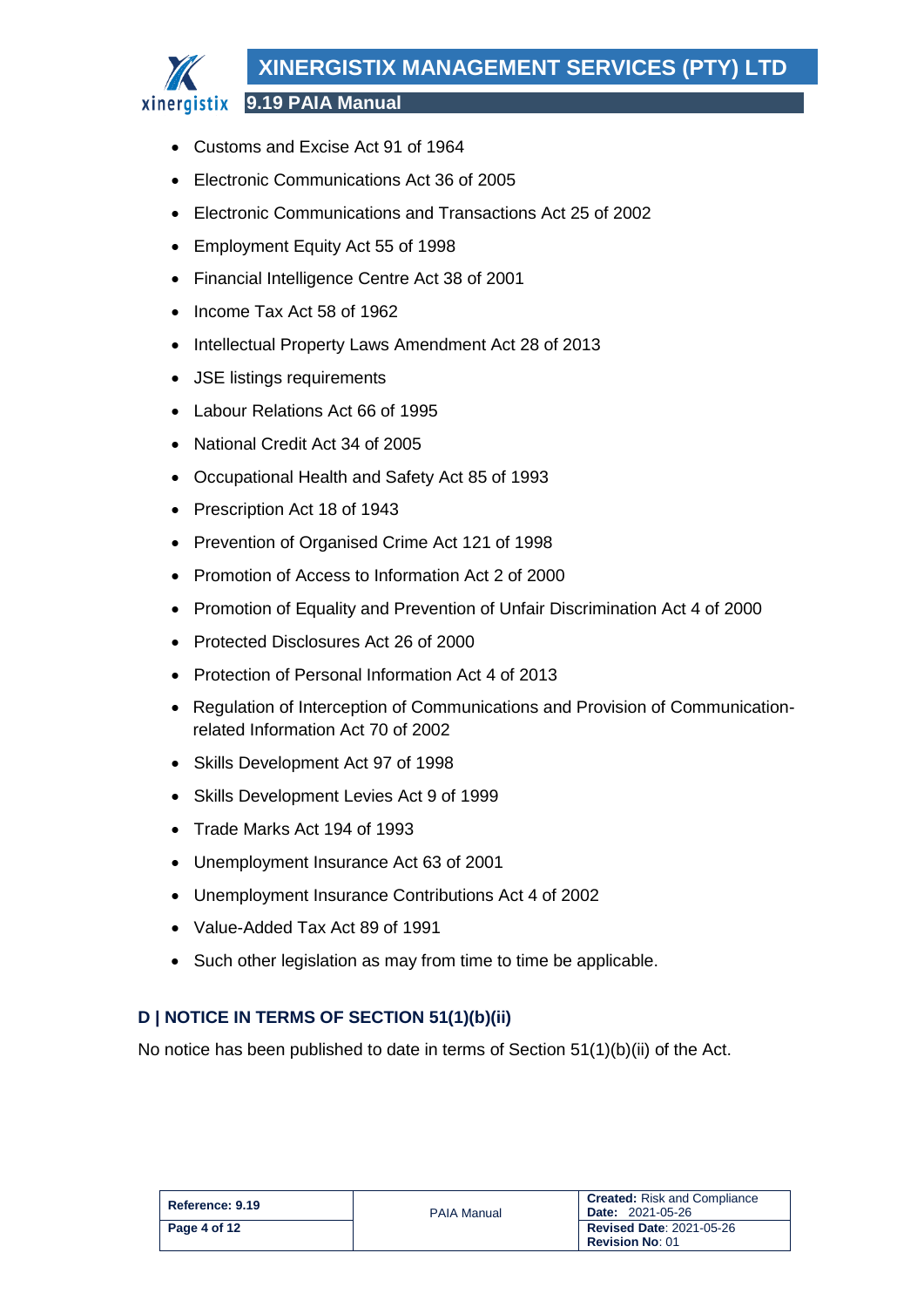

# <span id="page-4-0"></span>**E | RECORDS HELD BY XINERGISTIX MANAGEMENT SERVICES (PTY) LTD IN TERMS OF SECTION 51(1)(b)(iii)**

### **Statutory**

- Memoranda of Incorporation
- Minutes of board of directors' meetings and shareholders' meetings
- Written resolutions
- Company registers
- Records relating to appointment of directors, auditor, secretary, public officer or other officers
- Share registers
- Agreements
- Trademarks and patents
- Title deeds
- Other statutory records, registers and returns.

### **Administrative, Finance and Accounting**

- Accounting records
- Tax returns and other documents relating to taxation of the company
- Banking records and documents
- Asset register
- Rental agreements
- Financial statements
- Invoices
- Financial agreements
- Regional services levies
- Skills development levies
- UIF
- Workmen's compensation.

### **Human Resources**

- List of employees
- Policies and procedures
- Employment contracts

| Reference: 9.19 | <b>PAIA Manual</b> | <b>Created:</b> Risk and Compliance<br><b>Date: 2021-05-26</b> |
|-----------------|--------------------|----------------------------------------------------------------|
| Page 5 of 12    |                    | <b>Revised Date: 2021-05-26</b><br><b>Revision No: 01</b>      |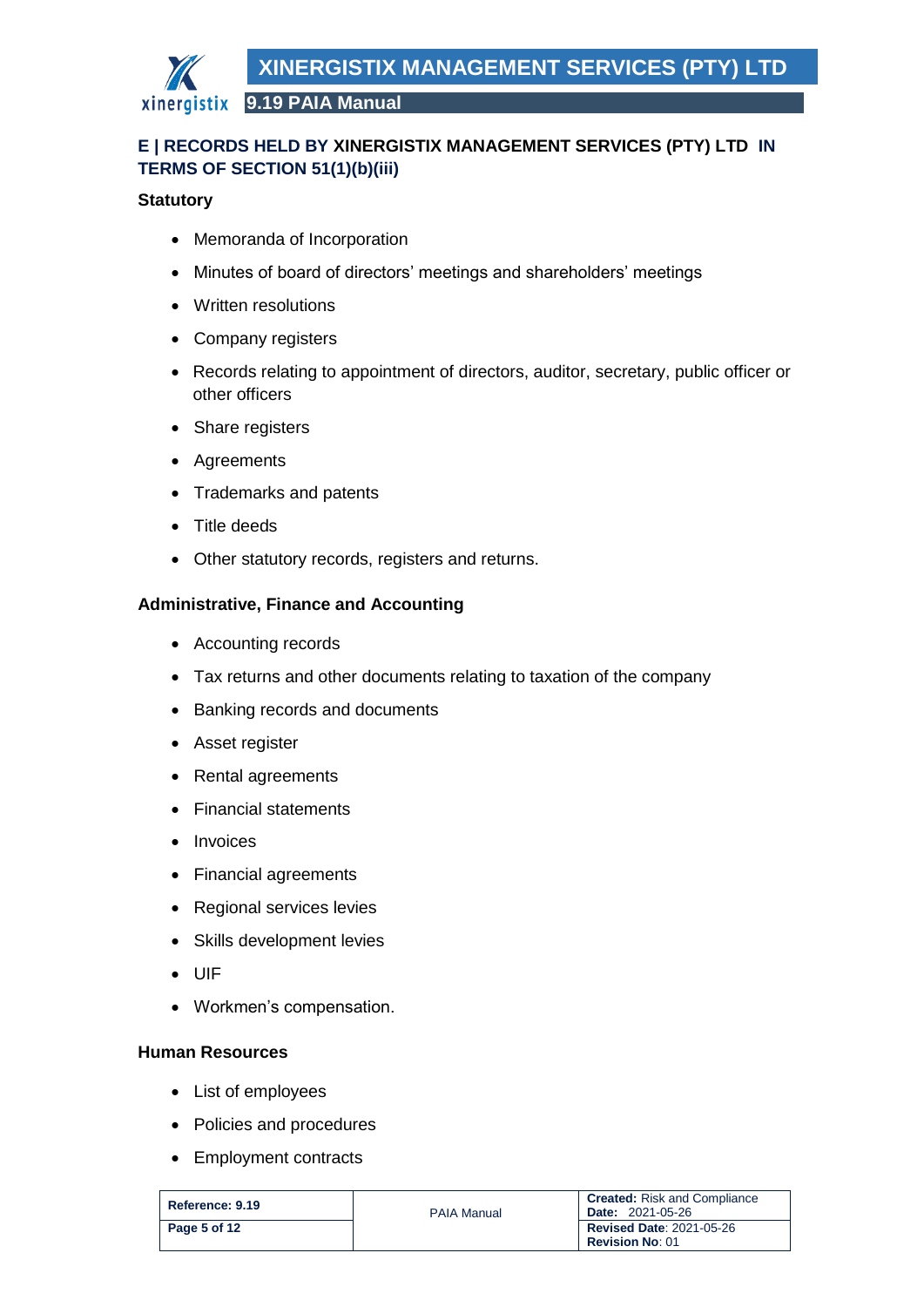# **XINERGISTIX MANAGEMENT SERVICES (PTY) LTD**

**9.19 PAIA Manual**

- Employment equity plans
- Employment equity reports
- Pension and provident fund scheme details
- Provident fund claims
- Salaries of employees
- Leave records
- Internal evaluations
- Performance records
- Various assessment results conducted by internal and/or by external providers
- Skills development plans
- Skills development reports
- Disciplinary records
- Disciplinary codes
- Training records
- Operating manuals
- Personal records provided by personnel
- Employment applications
- Medical aid membership information
- Medical Examinations
- Legal/Dispute cases (CCMA/NBC / Labour Court)
- Other statutory records and reports.

### **Insurance records**

• Insurance policies

# **Operations**

- Permits, licences, consents, approvals, authorisations, applications and registrations
- Policies and procedures (both internal and external)
- Reports and supporting documentation
- Contractor, client and supplier agreements and information
- Documentation on Customs and Excise
- Environmental, Health and Safety records.

| Reference: 9.19 | <b>PAIA Manual</b> | <b>Created:</b> Risk and Compliance<br><b>Date: 2021-05-26</b> |
|-----------------|--------------------|----------------------------------------------------------------|
| Page 6 of 12    |                    | <b>Revised Date: 2021-05-26</b><br><b>Revision No: 01</b>      |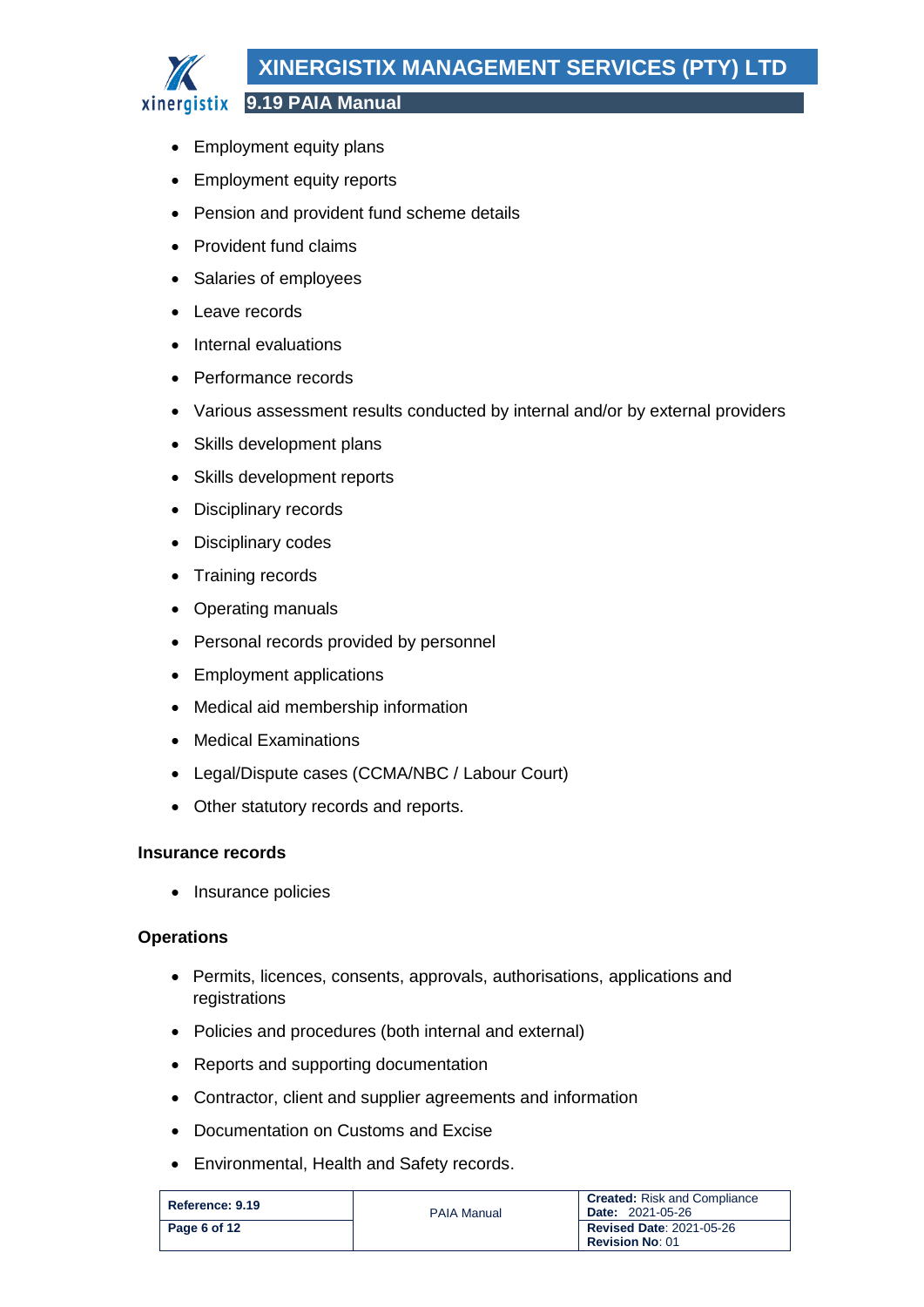

# <span id="page-6-0"></span>**F | PROCEDURE FOR REQUEST FOR ACCESS (SECTION 53 TO 57 AND 60 OF THE ACT)**

- To request a document that falls within the ambit of the Act, the requester must complete the prescribed form as set out in Annexure (Form C) hereto and submit the form, together with the relevant fee, to the Information Officer at the address listed under B above.
- The prescribed form must be completed with sufficient detail to enable the Information Officer to clearly identify the record/s requested, the requester's identity (including email address or postal address) and in which form the records should be supplied, should the request be granted. The requester must explain which right is being protected or exercised. The requester must also detail any other way the requester would like to be informed of Xinergistix Management Services (Pty) Ltd decision other than in writing.
- If the request is being made on behalf of another person, the requester must submit proof, to the satisfaction of the Information Officer, of the capacity in which the requester is making the request.
- If a requester does not use the standard form, the Information Officer may:
	- o Reject the request due to lack of procedural compliance;
	- o Refuse the request, if the requester does not provide sufficient information; or
	- o Delay it until the standard form is received.
- The Information Officer will process the request and notify the requester in writing within 30 calendar days of its decision whether or not the request has been granted. Should the request be granted, the notice will state the access fees (if any) that are payable. The fee payable for access to a record depends on the form in which access is required and the reasonable time required to search for and prepare a record. If the requester has asked for the information to be made available in a specific form that requires a different procedure to be followed, a higher fee may be applicable. This is also the case in the event that Xinergistix Management Services (Pty) Ltd has exceeded the prescribed hours to search and prepare the record for disclosure. A requester that qualifies for exemption of the payment of any fee, must state the reason for exemption. A copy of the fee structure applicable to public and private bodies can be accessed at the Information Regulator. Requesters must pay the fees before Xinergistix Management Services (Pty) Ltd will hand over any information. Compliance with a request to provide information in a specified form may depend on the form in which the record is available in Xinergistix Management Services (Pty) Ltd records, hence access in the form requested may not be possible in certain circumstances.
- If Xinergistix Management Services (Pty) Ltd cannot find any requested record or it does not exist, Xinergistix Management Services (Pty) Ltd will notify the requester by way of affidavit that it is not possible to give access to that

| Reference: 9.19 | <b>PAIA Manual</b> | <b>Created:</b> Risk and Compliance<br><b>Date: 2021-05-26</b> |
|-----------------|--------------------|----------------------------------------------------------------|
| Page 7 of 12    |                    | <b>Revised Date: 2021-05-26</b><br><b>Revision No: 01</b>      |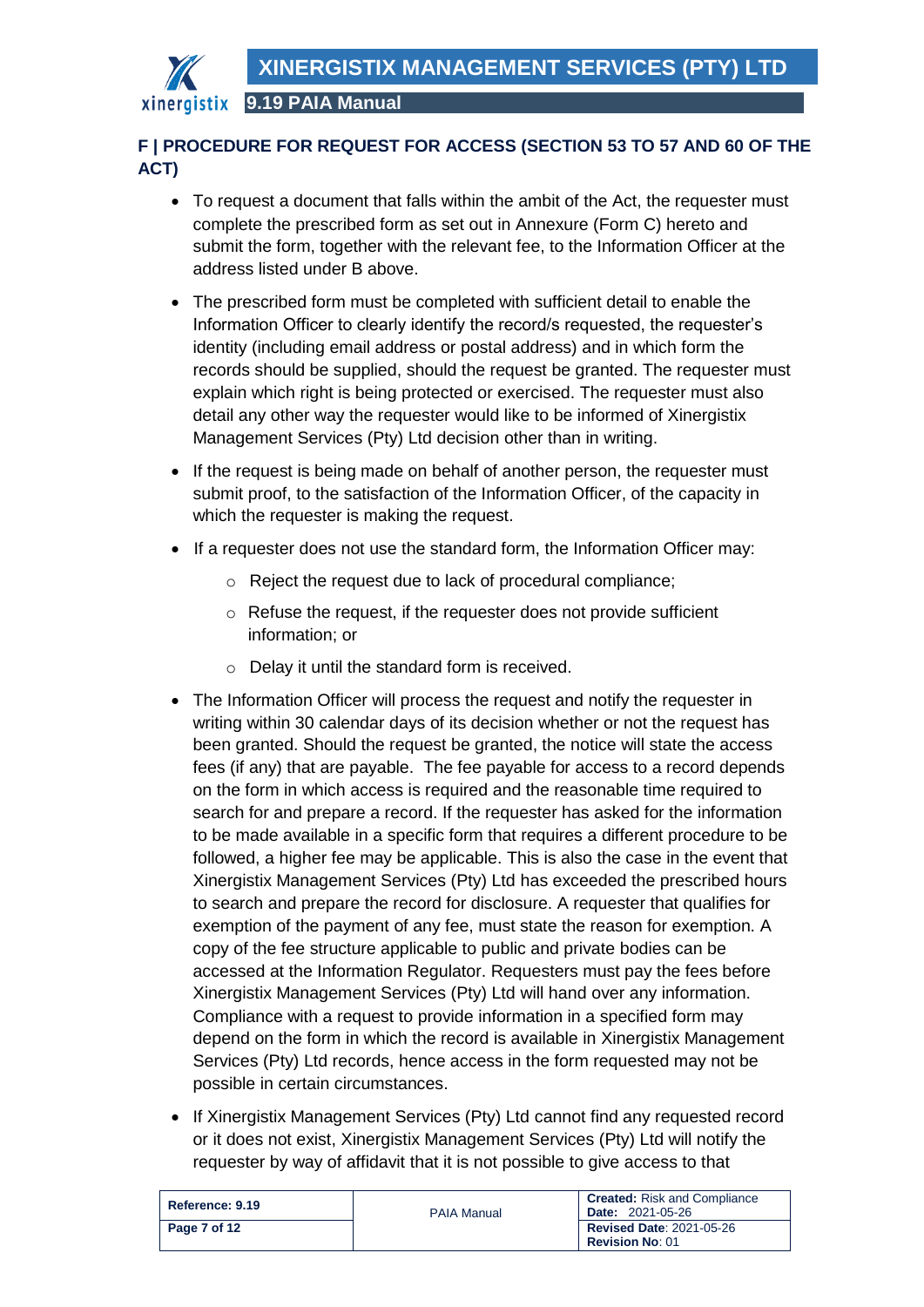

particular record.

- Should the request be refused, the notice will state adequate reasons for the refusal.
- Publication of this manual does not give rise to any rights to access information, except in terms of the Act.

# <span id="page-7-0"></span>**G | GROUNDS FOR REFUSAL OF ACCESS TO RECORDS (SECTION 63 TO 69 OF THE ACT AND THE PROTECTION OF PERSONAL INFORMATION ACT 4 OF 2013)**

Access to certain records may be or must be denied on the grounds set out in the Act. This includes:

- Mandatory protection of privacy of a third party who is a natural person
- Mandatory protection of commercial information of third party
- Mandatory protection of certain confidential information of third party
- Mandatory protection of safety of individuals, and protection of property
- Mandatory protection of records privileged from production in legal proceedings
- Commercial information of private body
- Mandatory protection of research information of third party, and protection of research information of privacy body.

# <span id="page-7-1"></span>**H | PROCESSING PERSONAL INFORMATION**

Xinergistix Management Services (Pty) Ltd processes the personal information of various categories of people for various purposes as set out in its Privacy Policy, which is available on Xinergistix Management Services (Pty) Ltd website (www.xinergistix.com).

# <span id="page-7-2"></span>**I | OTHER PRESCRIBED INFORMATION**

The Minister of Justice and Constitutional Development has not made any regulations prescribing any other information that needs to appear in this manual.

# <span id="page-7-3"></span>**J | AVAILABILITY OF THE MANUAL**

Copies of this manual are available for inspection, free of charge, at the registered offices of Xinergistix Management Services (Pty) Ltd. Copies are also available on Xinergistix Management Services (Pty) Ltd website (www.xinergistix.com).

# <span id="page-7-4"></span>**K | UPDATES OF THE MANUAL**

This manual will be updated whenever Xinergistix Management Services (Pty) Ltd makes material changes to the current information.

| Reference: 9.19 | <b>PAIA Manual</b> | <b>Created:</b> Risk and Compliance<br><b>Date: 2021-05-26</b> |
|-----------------|--------------------|----------------------------------------------------------------|
| Page 8 of 12    |                    | <b>Revised Date: 2021-05-26</b><br><b>Revision No: 01</b>      |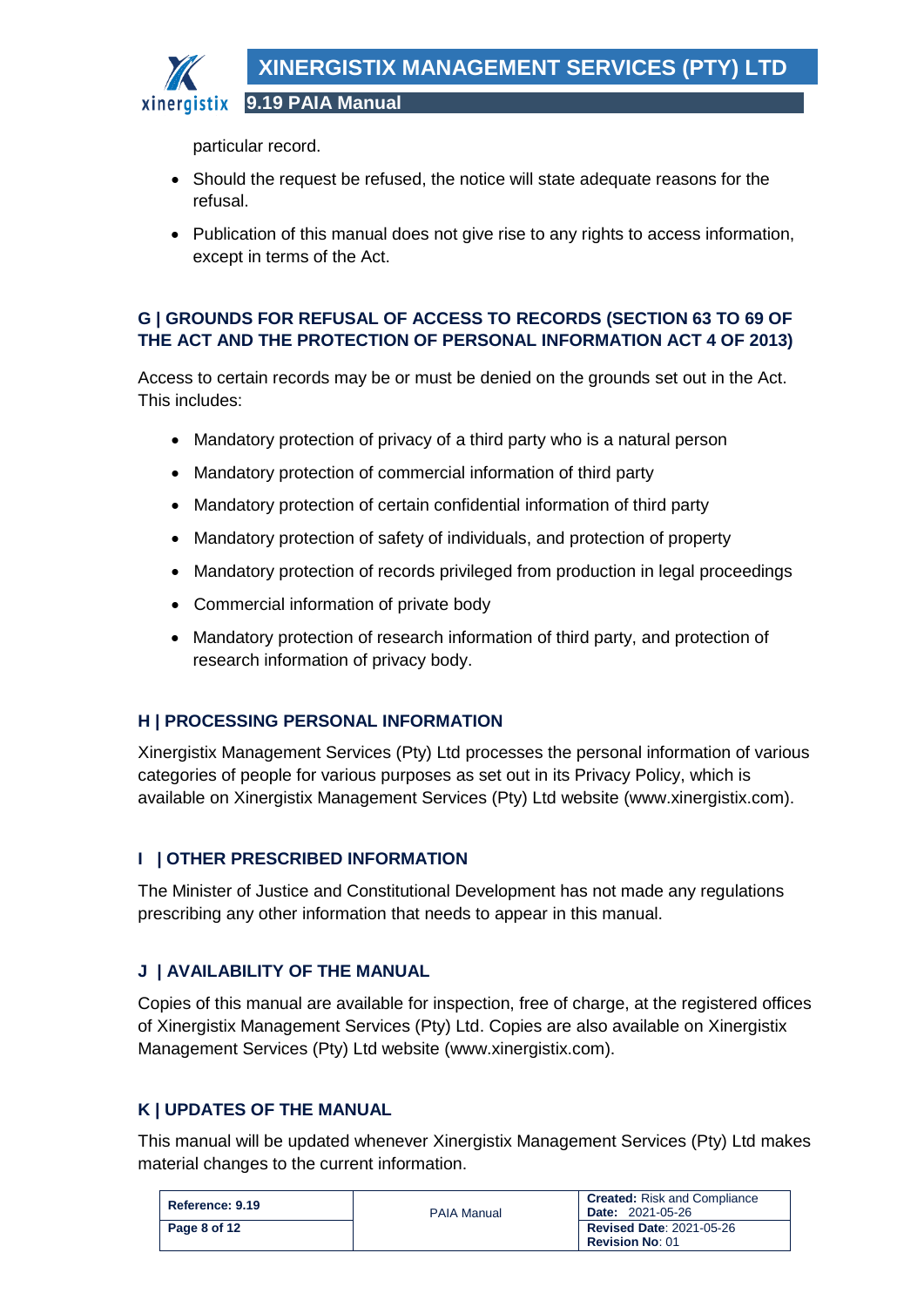

### **ANNEXURE**

# **REQUEST FOR ACCESS TO THE RECORD OF A PRIVATE BODY**

Section 53(1) of the Promotion of Access to Information Act, 2000 (Act No. 2 of 2000)

### **[Regulation 10]**

### **FORM C**

#### **A | PARTICULARS OF A PRIVATE BODY**

The Head:

#### **B | PARTICULARS OF PERSON REQUESTING ACCESS TO THE RECORD**

a) The particulars of the person who requests access to the record must be given below.

- b) The address and/or fax number in the Republic to which the information is to be sent must be given.
- c) Proof of the capacity in which the request is made, if applicable, must be attached

| Full names and surname: |  |
|-------------------------|--|
| Identity number:        |  |
| Postal address:         |  |
| Telephone number:       |  |
| Email address:          |  |

Capacity in which request is made, when made on behalf of another person:

### **C | PARTICULARS OF PERSON ON WHOSE BEHALF REQUEST IS MADE**

This section must be completed ONLY if a request for information is made on behalf of another person.

\_\_\_\_\_\_\_\_\_\_\_\_\_\_\_\_\_\_\_\_\_\_\_\_\_\_\_\_\_\_\_\_\_\_\_\_\_\_\_\_\_\_\_\_\_\_\_\_\_\_\_\_\_\_\_\_\_\_\_\_\_\_\_\_\_\_\_\_\_\_\_\_\_\_

| Full names and surname: |  |
|-------------------------|--|
| .                       |  |

Identity number:

| Reference: 9.19 | <b>PAIA Manual</b> | <b>Created:</b> Risk and Compliance<br><b>Date: 2021-05-26</b> |
|-----------------|--------------------|----------------------------------------------------------------|
| Page 9 of 12    |                    | <b>Revised Date: 2021-05-26</b><br><b>Revision No: 01</b>      |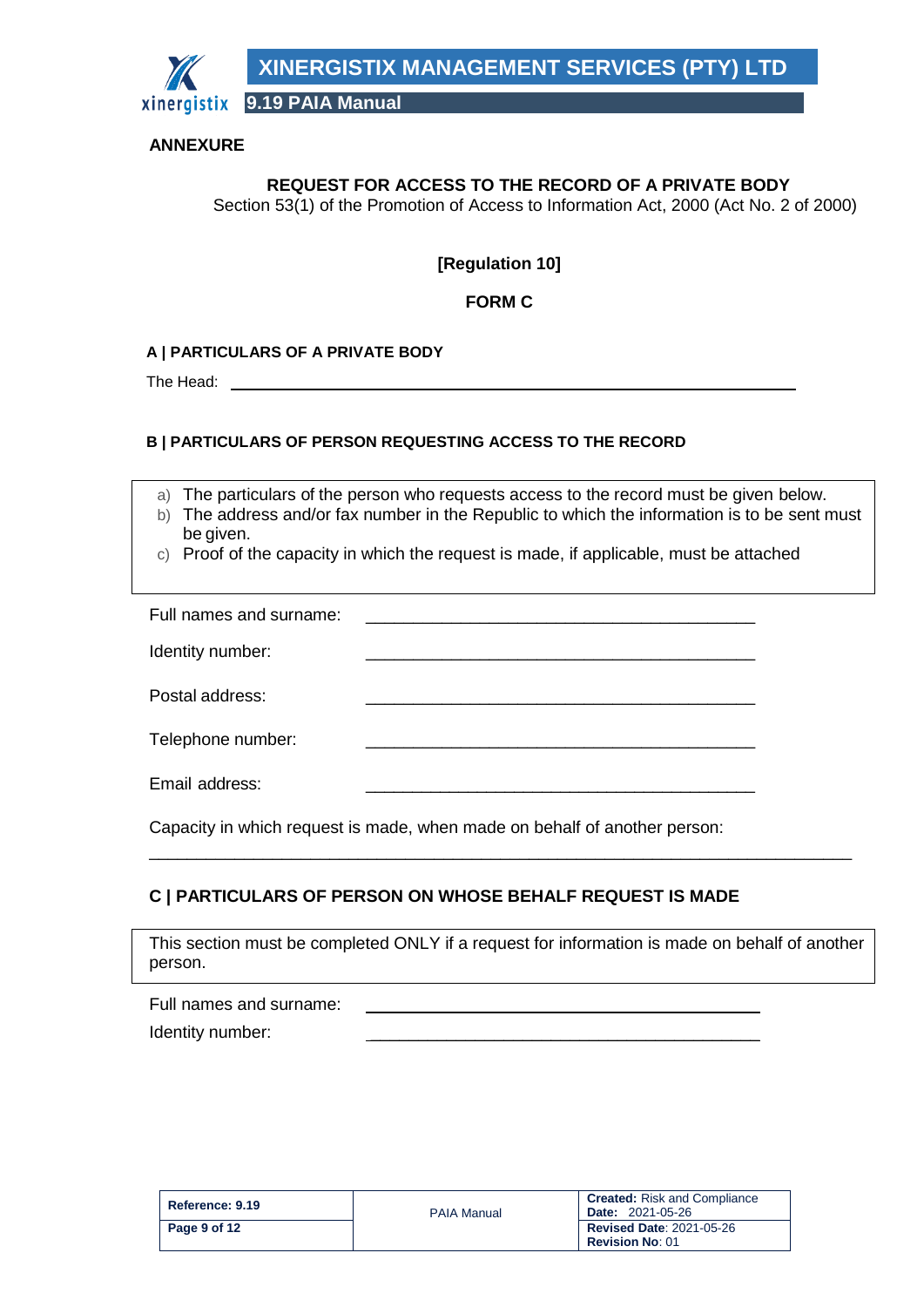

# **D | PARTICULARS OF RECORD**

- a) Provide full particulars of the record to which access is requested, including the reference number if that is known to you, to enable the record to be located.
- b) If the provided space is inadequate, please continue on a separate folio and attach it to this form.

**The requester must sign all the additional folios.**

- 1. Description of record or relevant part of the record:
- 2. Reference number, if available:
- 3. Any further particulars of record:

# **E | FEES**

- a) A request for access to a record, other than a record containing personal information about yourself, will be processed only after a request fee has been paid.
- b) You will be notified of the amount required to be paid as the request fee.
- c) The fee payable for access to a record depends on the form in which access is required and the reasonable time required to search for and prepare a record.
- d) If you qualify for exemption of the payment of any fee, please state the reason for exemption.

Reason for exemption from payment of fees:

# **F | FORM OF ACCESS TO RECORD**

If you are prevented by a disability to read, view or listen to the record in the form of access provided for in 1 to 4 hereunder, state your disability and indicate in which form the record is required.

Disability: **Disability:** 

Form in which record is required:

Mark the appropriate box with an X **Notes**

- a) Compliance with your request in the specified form may depend on the form in which the record is available.
- b) Access in the form requested may be refused in certain circumstances. In such a case you will be informed if access will be granted in another form.

The fee payable for access to the record, if any, will be determined partly by the form in which access is requested.

| Reference: 9.19 | <b>PAIA Manual</b> | <b>Created:</b> Risk and Compliance<br><b>Date: 2021-05-26</b> |
|-----------------|--------------------|----------------------------------------------------------------|
| Page 10 of 12   |                    | <b>Revised Date: 2021-05-26</b><br><b>Revision No: 01</b>      |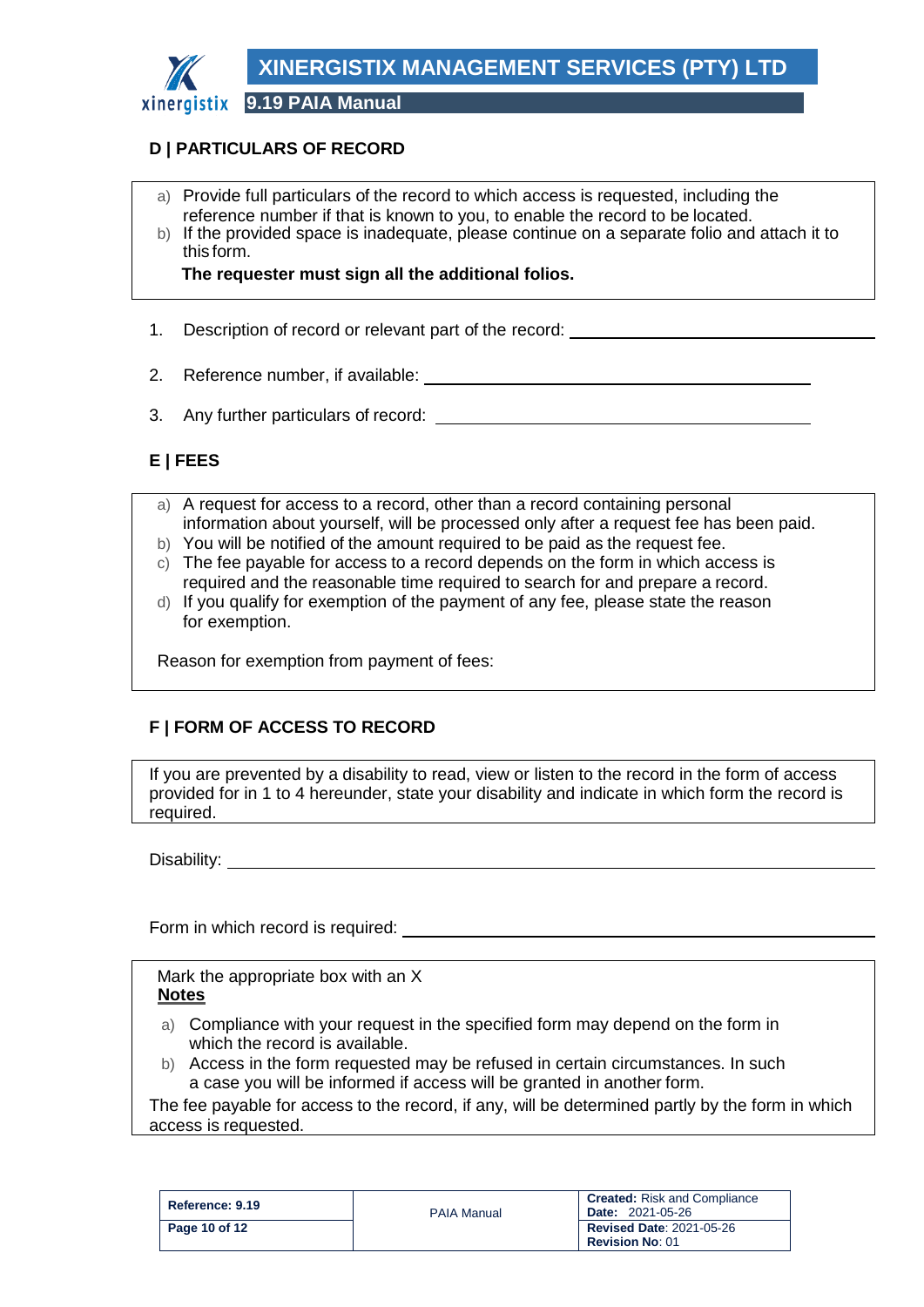|                                                                                                                                                                       | <b>XINERGISTIX MANAGEMENT SERVICES (PTY) LTD</b>                                                                                                                                                                    |  |
|-----------------------------------------------------------------------------------------------------------------------------------------------------------------------|---------------------------------------------------------------------------------------------------------------------------------------------------------------------------------------------------------------------|--|
| xinergistix                                                                                                                                                           | 9.19 PAIA Manual                                                                                                                                                                                                    |  |
| Copy of record*                                                                                                                                                       | 1. If the record is in written or printed form<br>Inspection of record                                                                                                                                              |  |
| sketches, etc.)<br>View the images                                                                                                                                    | 2. If the record consists of visual images<br>(This includes photographs, slides, video recordings, computer-generated images,<br>Copy of the<br>Transcription of the images<br>images*                             |  |
| sound                                                                                                                                                                 | 3. If record consists of recorded words or information which can be reproduced in<br>Listen to the soundtrack (multimedia file)<br>Transcription of the soundtrack*                                                 |  |
| Printed copy of<br>record*                                                                                                                                            | 4. If record is held on computer or in an electronic or machine-readable form<br>Copy in computer readable<br>Printed copy of information<br>from (CD or similar electronic<br>delivered from the record<br>format) |  |
| *If you requested a copy of the transcription of a record (above),<br>Yes<br>No<br>do you wish the copy or transcription to be posted to you?<br>(POSTAGE IS PAYABLE) |                                                                                                                                                                                                                     |  |

# **G | PARTICULARS OF RIGHT TO BE EXERCISED OR PROTECTED**

#### **The requester must sign all the additional folios.**

- 1. Indicate which right is to be exercised or protected:
- 2. Explain why the record requested is required for the exercise or protection of the aforementioned right:

### **H | NOTICE OF DECISION REGARDING REQUEST FOR ACCESS**

You will be notified in writing whether your request has been approved/denied. If you wish to be informed by alternative means, please specify the manner and provide the necessary particulars to enable compliance with your request.

| Reference: 9.19 | <b>PAIA Manual</b> | <b>Created:</b> Risk and Compliance<br><b>Date: 2021-05-26</b> |
|-----------------|--------------------|----------------------------------------------------------------|
| Page 11 of 12   |                    | <b>Revised Date: 2021-05-26</b>                                |
|                 |                    | <b>Revision No: 01</b>                                         |